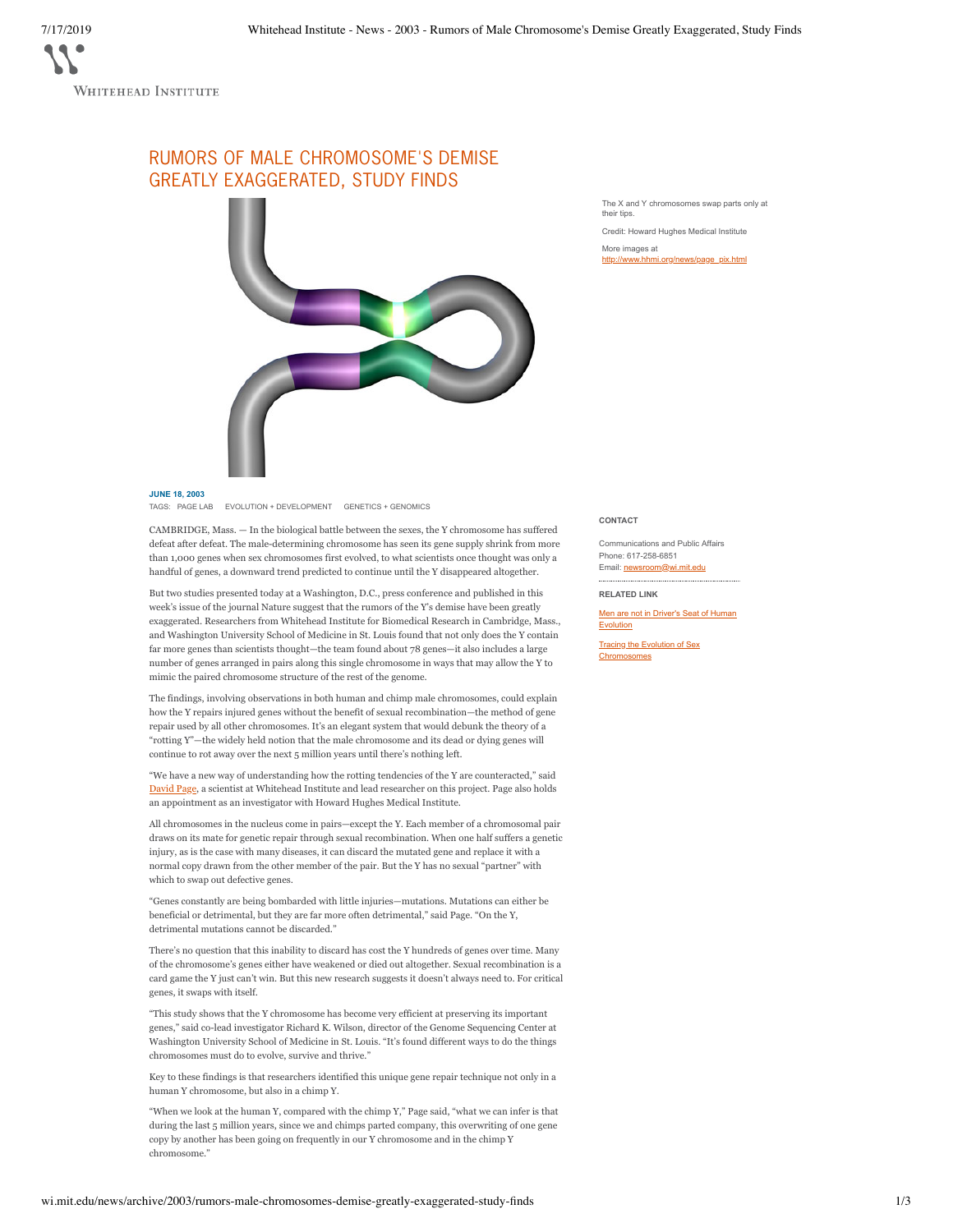### 7/17/2019 Whitehead Institute - News - 2003 - Rumors of Male Chromosome's Demise Greatly Exaggerated, Study Finds

While it's true that over millions of years the male sex chromosome has lost hundreds of genes and seen many others crippled, the biggest concern has been gene health in the regions of the Y that control sperm production. Now, it seems that the intricate outlay of duplicate gene sequences in the area responsible for sperm production could prevent the erosion of these critically important genes.

"These papers and these findings show that while there is a slow process of degradation, there has been a concurrent gain on the Y in genes that allow for spermatogenesis," said Robert Waterston, now a scientist at the University of Washington who was a lead researcher at the Genome Sequencing Center at Washington University during these studies. "The Y has found a way to keep these genes coherent despite a rather unstable structure. That instability of structure could be disastrous for a particular individual, but it won't be disastrous for the Y, because the deleted Ys would not be passed on."

For the study, researchers mapped the gene sequence of a Y chromosome from an anonymous male, as well as parts of a Y chromosome from a chimpanzee. This technically challenging process involved delicately unwrapping the two arms on each of the eight palindromes the scientists discovered, and analyzing the near-identical gene sequences inside.

"Most chromosomes are like a typical thousand-piece jigsaw puzzle—a pretty picture split into pieces with easily identifiable markings," said Wilson. "The Y chromosome, on the other hand, was like a picture of a small sailboat on the ocean with lots of blue sky, no clouds and hundreds of pieces that looked exactly alike. Determining exactly where each piece went in the grand scheme required a lot of work.

Studies of the Y chromosome in humans and other species haven't always caught the collective eye of research biologists. In fact, the Y chromosome has not been studied in comparable detail in any other species.

But the small number of people interested in the Y has steadily increased in the last few years. Today, the field is populated with researchers interested in understanding problems related to infertility, the mystery surrounding the origins of modern populations, and other projects in which the Y chromosome is implicated. For scientists like Scott Hawley, a biologist with the Stowers Institute for Medical Research in Kansas City, Mo., who studies chromosomal pairing, these findings open new doors.

"I thought about, talked about, wrote about the Y as a rotting chromosome that really only had one important gene—the one that determines sex," Hawley said. "But this makes perfectly good sense. It's one of those 'Ah-ha!' experiences that, after you hear it, you think, 'It had to be that way. Why didn't we think of this before?' It's just revolutionary work."

The next steps in this research will involve a closer scrutiny of this self-repair mechanism, as well as plans to sequence the Y chromosome in mice.

"This analysis of the Y chromosome shows how the data produced by the Human Genome Project will continue to generate unexpected but fascinating results for years to come," said Francis S. Collins, director of the National Human Genome Research Institute. "Unless the human sequence had been finished to the highest level of accuracy, the Y chromosome researchers would not have been able to identify the Y's unusual genetic structure and the novel mechanism for maintaining its integrity."

## **Written by Kelli Whitlock.**

This research was supported with funds from the National Human Genome Research Institute and the Howard Hughes Medical Institute.

#### Full citation

© Nature, Vol 423, No. 6942, Pgs 825-837, June 19, 2003

"The male-specific region of the human Y chromosome is a mosaic of discrete sequence classes" Authors:

Helen Skaletsky<sup>1</sup>, Tomoko Kuroda-Kawaguchi<sup>1</sup>, Patrick J. Minx<sup>2</sup>, Holland S. Cordum<sup>2</sup>, LaDeana Hillier<sup>2</sup>, Laura G. Brown<sup>1</sup>, Sjoerd Repping<sup>3</sup>, Tatyana Pyntikova<sup>1</sup>, Johar Ali<sup>2</sup>, Tamberlyn Bieri<sup>2</sup>, Asif Chinwalla<sup>2</sup>, Andrew Delehaunty<sup>2</sup>, Kim Delehaunty<sup>2</sup>, Hui Du<sup>2</sup>, Ginger Fewell<sup>2</sup>, Lucinda Fulton<sup>2</sup>, Robert Fulton<sup>2</sup>, Tina Graves<sup>2</sup>, Shun-Fang Hou<sup>2</sup>, Philip Latrielle<sup>2</sup>, Shawn Leonard<sup>2</sup>, Elaine Mardis2, Rachel Maupin2, John McPherson2, Tracie Miner2, William Nash2, Christine Nguyen<sup>2</sup>, Philip Ozersky<sup>2</sup>, Kymberlie Pepin<sup>2</sup>, Susan Rock<sup>2</sup>, Tracy Rohlfing<sup>2</sup>, Kelsi Scott<sup>2</sup>, Brian Schultz2, Cindy Strong2, Aye Tin-Wollam2, Shiaw-Pyng Yang2, Robert H. Waterston2, Richard K. Wilson<sup>2</sup>, Steve Rozen<sup>1</sup> & David C. Page<sup>1</sup>

*1Howard Hughes Medical Institute, Whitehead Institute, and Department of Biology, Massachusetts Institute of Technology, Nine Cambridge Center, Cambridge, MA 02142, USA 2Genome Sequencing Center, Washington University School of Medicine, 4444 Forest Park Blvd., St. Louis, MO 63108, USA*

*3Center for Reproductive Medicine, Department of Gynaecology and Obstetrics, Academic Medical Centre, Amsterdam, the Netherlands*

Full citation

© Nature, Vol 423, No. 6942, Pgs 873-876, June 19, 2003

"Abundant gene conversion between arms of palindromes in human and ape Y chromosomes" Authors:

Steve Rozen<sup>1</sup>, Helen Skaletsky<sup>1</sup>, Janet D. Marszalek<sup>1</sup>, Patrick J. Minx<sup>2</sup>, Holland S. Cordum<sup>2</sup>,

Robert H. Waterston<sup>2</sup>, Richard K. Wilson<sup>2</sup> & David C. Page<sup>1</sup>

*1Howard Hughes Medical Institute, Whitehead Institute, and Department of Biology, Massachusetts Institute of Technology, 9 Cambridge Center, Cambridge MA 02142, USA*